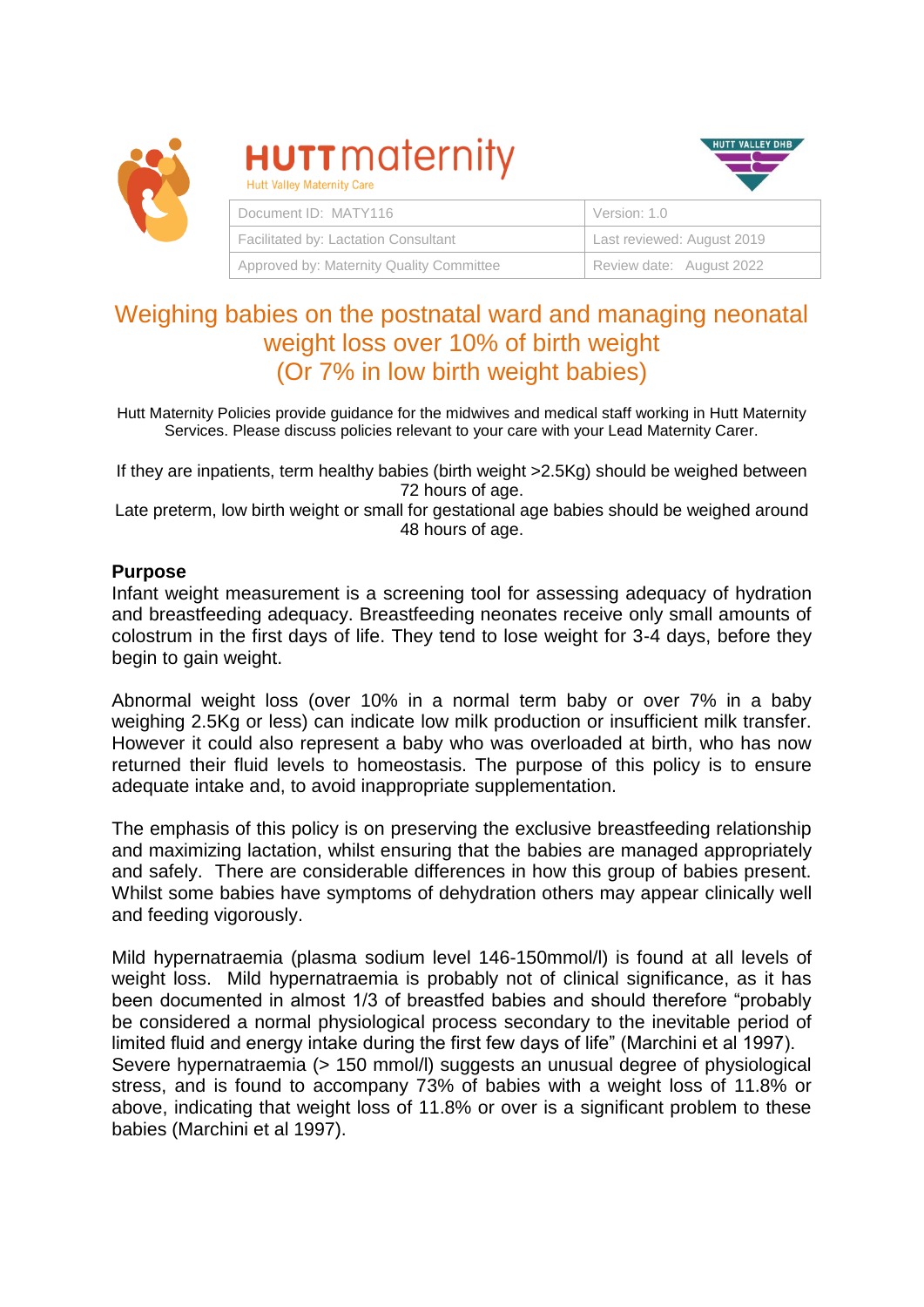### **Scope**

Babies with a significant weight loss may be inpatients in the postnatal ward, in the Neonatal Intensive Care Unit, or the paediatric wards. They may also be in the community, under the care of the Primary Team Midwives, or their Lead Maternity Carer Midwife.

#### **Definitions**

*Low birth weight* 

2.5kg or less

#### *Small for gestational age (SGA)*

Birth weight below 10<sup>th</sup> centile on grow chart.

Some SGA infants are small due to genetic or ethnic disposition; others have been exposed to a less than optimal growth environment. This will impact on their ability to make a successful transition into extra utero life. Even as term or late preterm infants they may have inadequate stamina and resources to cope with the requirements of life. Infants exposed to intrauterine growth restriction are such an example.

#### *Physiological weight loss*

Neonatal weight loss in the first 3-4 days following birth is expected. Weight loss up to 7% is considered physiological (Noel-Weiss 2008)

#### *Abnormal or pathological weight loss*

Weight loss over 10% (MacDonald et al 2008) in term babies, or over 7% in low birth weight babies.

#### *Iatrogenic weight loss*

Birthing practices, hospital routines, and birth experiences are associated with the amount of weight lost. There is evidence that infants born to mothers who received IV fluids during parturition are overloaded with fluid at birth and experience greater weight loss, due to ridding themselves of the excess fluid. (Noel-Weiss et al 2011). Careful assessment of the baby and breastfeeding is required to distinguish between a baby who is well and one who is dehydrated. This includes reviewing the birth details.

#### **Indications**

Abnormal weight loss i.e. over 10% in a normal term baby or over 7% in a preterm baby, or one weighing 2.5Kg or less.

Abnormal weight loss is frequently attributable to inadequate milk volume and/or to poor breastfeeding technique by either mother or infant, (Manganaro et al, 2001, Dewey et al, 2008).

#### **Risks and precautions**

Risk factors which may lead to excessive weight loss after birth:

- Primiparas (particularly with large infants)
- Long labour
- Caesarean section
- Labour medications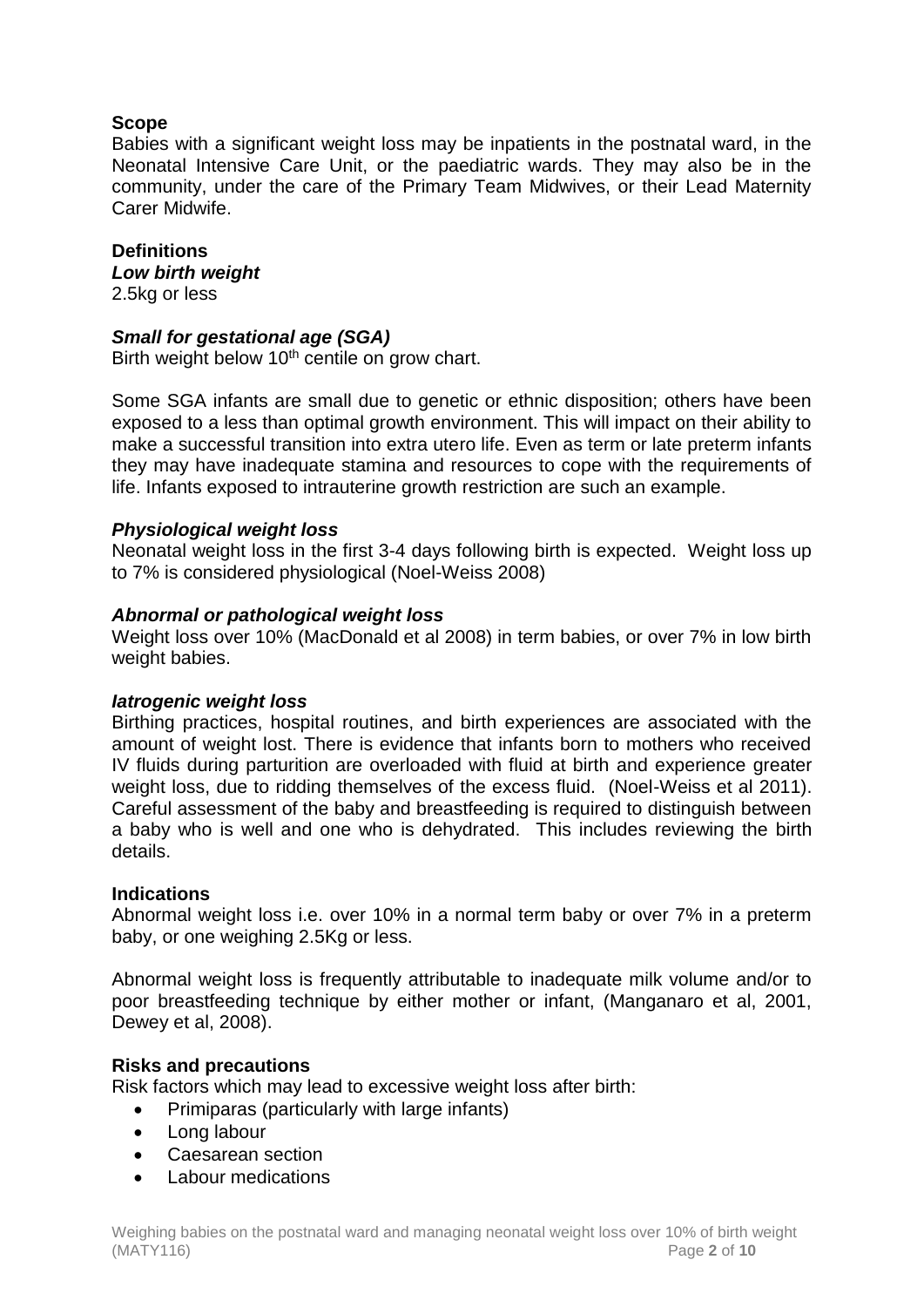- Obese mother
- Women with flat or inverted nipples, breast hypoplasia or history of breast surgery
- Babies with suboptimal breastfeeding behaviour
- Gestational age (preterm or late preterm (34-37 weeks)
- Small for gestation age, intrauterine growth retardation, low birth weight
- Separation from mother for more than 24 hours
- Other underlying condition (e.g. cardiac, metabolic, gastrointestinal etc.)
- Oral anatomical defects
- Neurological or neuromotor problems
- Sucking disorganization
- Hyperbilirubinemia, especially if using phototherapy
- Multiple births
- Systemic illness
- Difficulty latching correctly
- Sleepy baby with poor or subtle feeding cues
- Irritability, fretfulness, apparent hunger after feeds
- Excessive pacifier use

(Dewey et al 2008, Walker, 2006).

# **Procedure**

On the Postnatal Ward (or in the Community):

- If they are inpatients, term healthy babies (birth weight >2.5Kg) **should be weighed at 72 hours of age.**
- Late preterm, low birth weight or small for gestational age babies **should be weighed around 48 hours of age.**
- If a term healthy baby born by Caesarean section is to be discharged, or transferred to another unit, before 72 hours they do not necessarily need to be weighed unless there is a clinical indication. The LMC should be informed of whether the baby has been weighed.
- Before weighing a baby, discuss with the parents and whanau why weighing is helpful, and what the expectations are. Warn the parents that some weight loss is normal and that this is not necessarily a cause for concern. Clear communication is vital to avoid undermining the mother's confidence in her breastfeeding
- If there is abnormal weight loss (term baby's weight loss is >10% birth weight or >7% birth weight in late preterm or LBW babies), parents need further reassurance that there is not necessarily a problem, but that further investigation and support will be required
- Thoroughly assess the baby's condition to differentiate between a well-baby and an unwell baby. Include:
	- Baby's tone, behaviour and response to handling
	- **Observations:** temperature, respirations, heart rate, o2 SATS
	- Review the feeding history
	- Output: colour and amount of urine and stools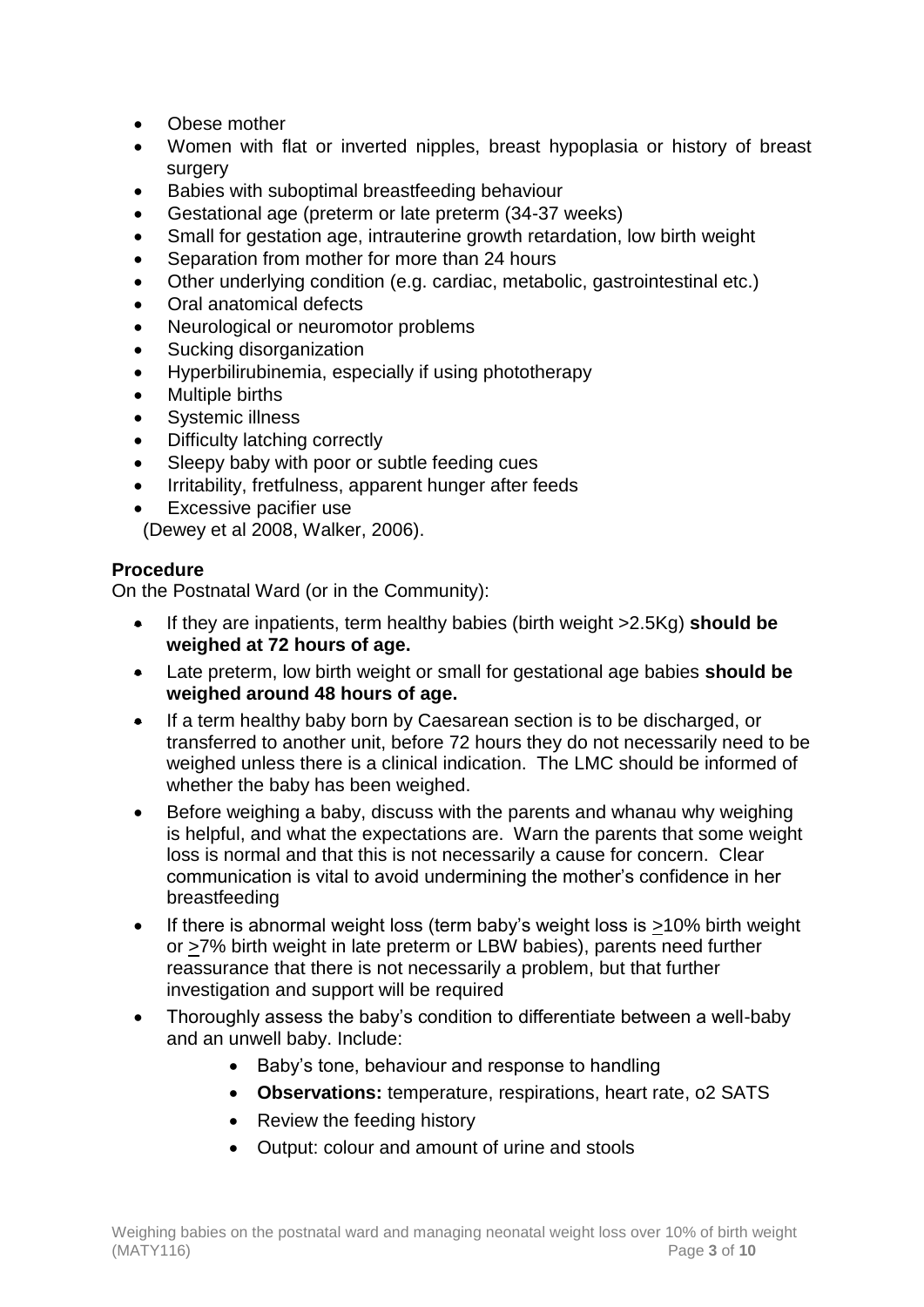- Review the birth history. If the mother had intravenous fluids in labour the baby may have be overloaded with fluid at birth, so may pass larger amounts of dilute urine (Dahlenberg et al 1980).
- If the **baby is unwell**, **inform paediatrician immediately** and inform the Lead Maternity Carer. If available a lactation consultant's input may be useful.

| <b>Feeding Assessment</b>                                            |  |  |  |  |  |
|----------------------------------------------------------------------|--|--|--|--|--|
| Assess a full breastfeed, including:<br>$\bullet$                    |  |  |  |  |  |
| - Baby's readiness to feed                                           |  |  |  |  |  |
| - observe and improve the latch                                      |  |  |  |  |  |
| - watch the full breastfeed, noting frequency of swallows, length of |  |  |  |  |  |
| feed, vigour of suckling                                             |  |  |  |  |  |
| - encourage milk flow using breast compressions                      |  |  |  |  |  |
| Assess the woman's lactation:<br>$\bullet$                           |  |  |  |  |  |
| - Fullness of the breasts before and after feed                      |  |  |  |  |  |
| - Signs of milk coming in (lactogenesis II)                          |  |  |  |  |  |
| - Support the woman expressing,                                      |  |  |  |  |  |

If the **baby is well**, then the management of breastfeeding is within the scope of practice of the midwife. Complete a full assessment of a breastfeed and the mother's lactation and give guidance to optimise these, as per the Breastfeeding Management Plan Baby has lost >10% of birth weight.

- Give the parents a copy of the **breastfeeding management plan for a baby who has lost >10% birth weight** and explain it to them.
- If supplementation is required, prioritise breast milk. This is a clinical indication for supplementation if there is insufficient milk. Use the Guidance volumes for supplementary infant feeds in the first week of life to decide the volume of supplementation.
	- **Remember the suggested volumes are for a full feed – if the baby breastfeeds actively (with evident swallows) for over 10 minutes, give half the volume.**
	- **If the mother is close to producing the suggested volume of supplement, avoid giving small volumes of formula but encourage her to express more.**
- If lactation is insufficient to meet the baby's need, supplementation with formula will be required. Inform the woman that her aim is to replace formula supplements with breast milk, and ultimately just breastfeed.
- Discuss with parents the best method in order to support breastfeeding (i.e. 'tube to breast'/supplementary nursing system or cup feeding). Avoid using bottles and teats unless none of these methods are appropriate.
- Reweigh the baby in 24 hours. An acceptable daily weight gain is 20g or over. A decision to discharge the family is made based on the overall picture,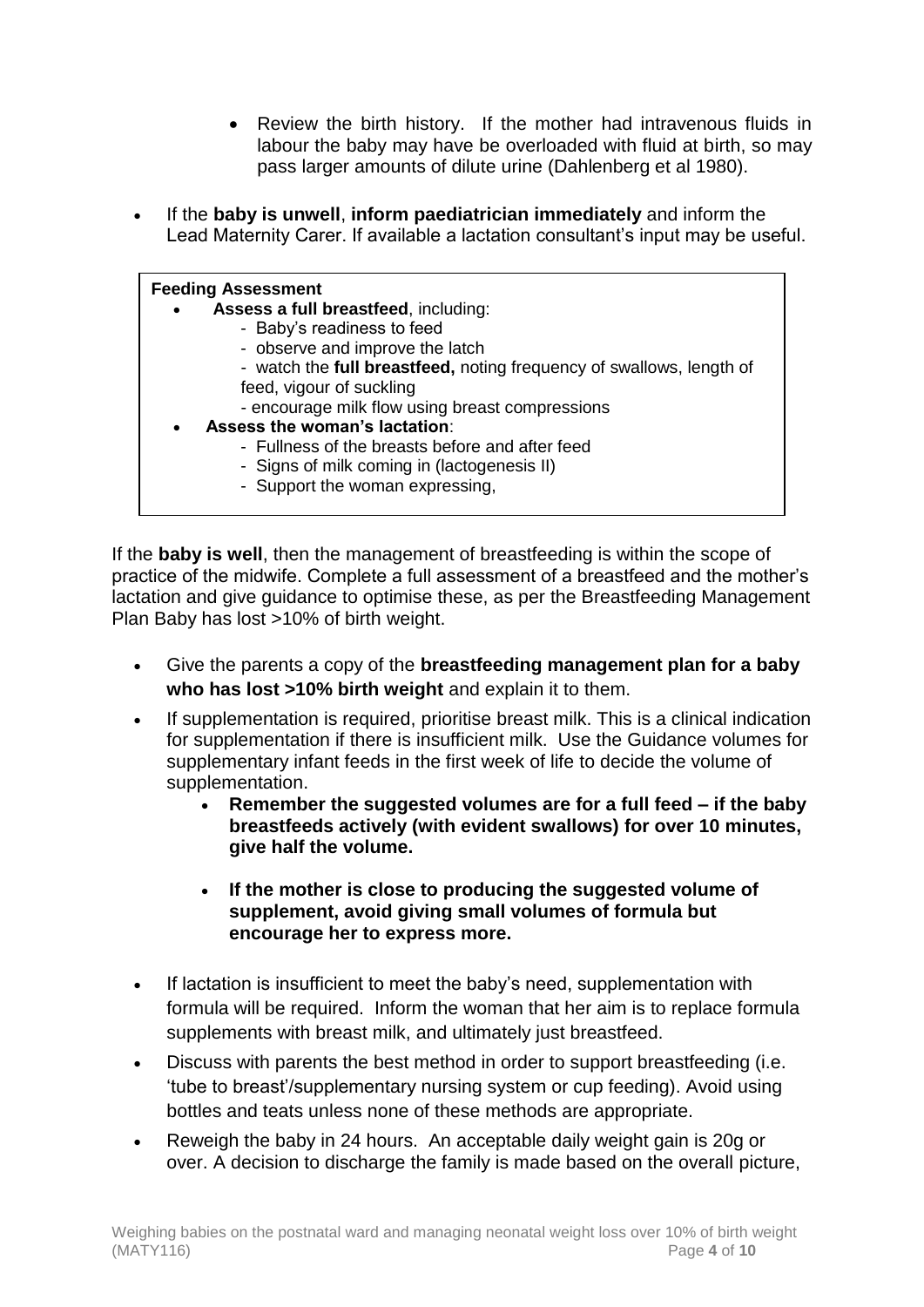including the weight gained, the baby's breastfeeding and the woman's lactation and ability to feed the baby.

- **If the baby has gained less than 20g**, **reassess the baby's condition, the breastfeeding and the lactation. Once the full assessment is complete, discuss with a paediatrician.**
	- The baby's gestation, condition and mode of delivery
	- The effectiveness of breastfeeding and the mother's lactation
	- The effectiveness of the breastfeeding management plan initiated 24 hours ago, and any additional details.
	- Consider referral to Breastfeeding Support Clinic as an outpatient for follow up.

### **References**

Academy of Breastfeeding Medicine Clinical Protocol #5: Peripartum Breastfeeding Management for the Healthy Mother and Infant at term. Revision, June 2008. *Breastfeeding Medicine,* 3(2) pp 129-132.

Crossland, D., Richmond, S., Hudson, M., Smith, K., & Abu-Harb, M. (2008). Weight change in the term baby in the first 2 weeks of life. *Acta Paediatrica*, *97*(4), 425–429. doi:10.1111/j.1651-2227.2008.00685.x

Dahlenberg, G.W., Burnell, R.H., & Braybrook, R. (1980). The relationship between cord serum sodium levels in newborn infants and maternal IV therapy during labour. *British Journal of Obstetrics and Gynae*. 87, 519-512.

Dewey, K.G., Nommsen-Rivers, L.A., Heinig, M.J. & Cohen, R.J. (2003) Risk factors for sub-optimal infant breastfeeding behaviour, delayed onset of lactation and excess neonatal weight loss. *Paediatrics*; 112 (3) 607-619.

Fawke, J., Whitehouse, W.P. & Kudumula, V. (2008) Monitoring of newborn weight, breast feeding and severe neurological sequelae secondary to dehydration. *Arch Dis Child*, 93(3) 264-265.

Flaherman, V. J., Schaefer, E. W., Kuzniewicz, M. W., Li, S. X., Walsh, E. M., & Paul, I. M. (2014). Early weight loss Nomograms for exclusively Breastfed newborns. *PEDIATRICS*, *135*(1), e16–e23. doi:10.1542/peds.2014-1532

Gordon, A., Bond, D., Hyett, J., Raynes-Greenow, C., & Jeffery, H. (2014). Customised versus population-based growth charts as a screening tool for detecting small for gestational age infants in low-risk pregnant women. *Cochrane Database of Systematic Reviews*. doi:10.1002/14651858.cd008549.pub3

Iyer, N.P., Srinivasan, R., Evans, K., Ward, L., Cheung, W.-Y. & Matthes, JWA (2008) Impact of an early weighing policy on neonatal hypernatraemic dehydration and breastfeeding. *Arch Dis Child*, 9, 297-299.

Lawrence, R.A. & Lawrence, R.M. (2005) *Breastfeeding: a guide for the medical profession*. 6th Edn Elsevier Saunders.

Macdonald, P.D, Ross, S.R.M., Grant, L. & Young, D. (2003) Neonatal weight loss in breast and formula fed infants. *Arch Dis Child Fetal Neonatal Ed,* 88, 472-476.

Manganaro, R., Mami, C., Marrone, T., Marseglia, L. & Gemelli, M.l. (2001) Incidence of dehydration and hypernatremia in exclusively breast-fed infants. *J Pediatr*. 139,673-675.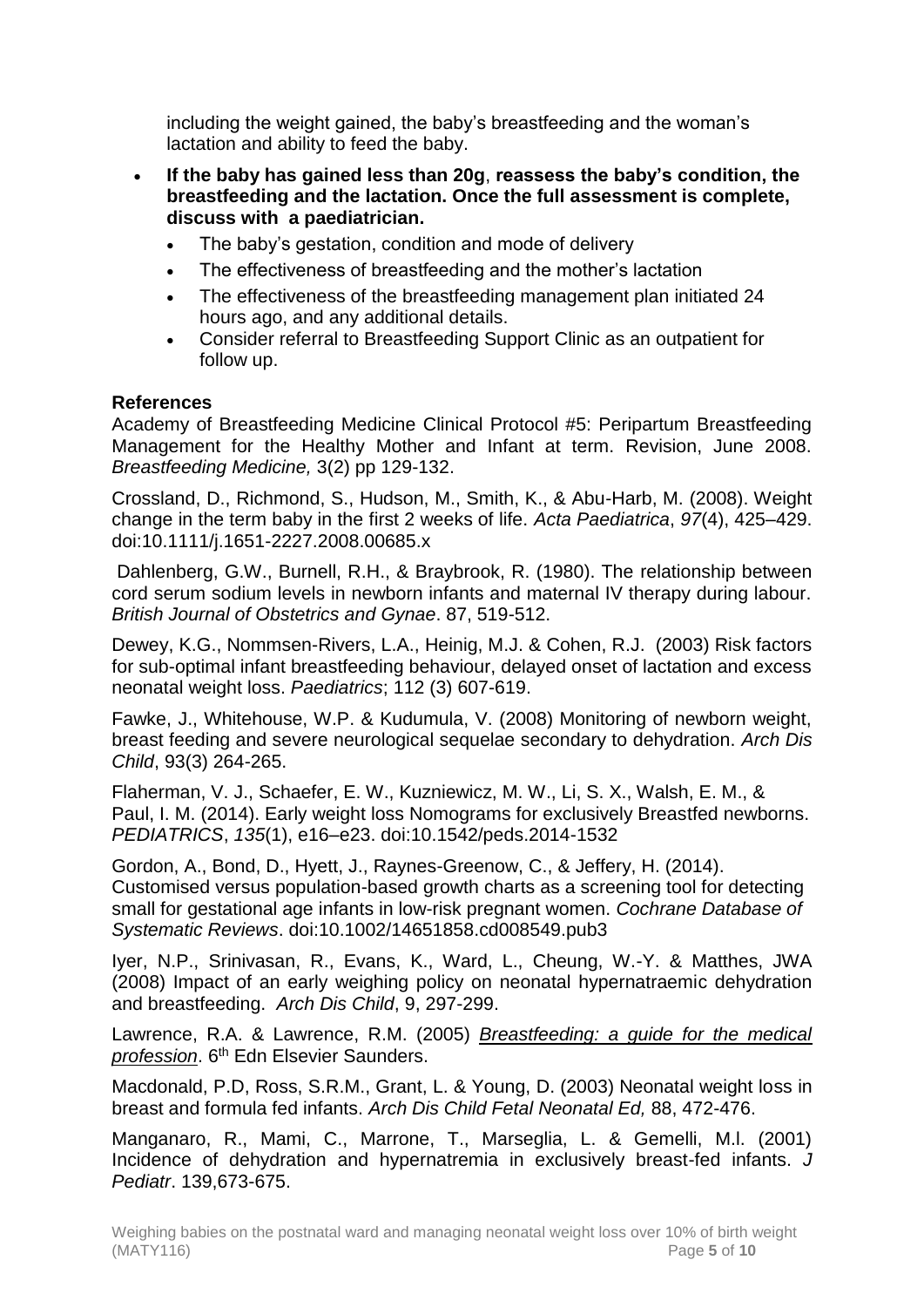Martens, P. & Romphf, L. (2007) Factors associated with newborn in-hospital weight loss: comparisons by feeding method, demographics and birthing procedures. *J Hum Lact*, 23(3), 233-241.

Mulder PJ, Johnson TS, Baker LC (2010) Excessive weight loss in breastfed infants during the postpartum hospitalization JOGNN 39, 15-26

Newt - newborn weight loss tool. Retrieved June 12, 2016, from <https://www.newbornweight.org/>

Noel-Weiss, J., Woodend, A. K., Peterson, W. E., Gibb, W., & Groll, D. L. (2011). An observational study of associations among maternal fluids during parturition, neonatal output, and breastfed newborn weight loss. *International Breastfeeding Journal*, *6*(1), 9. Doi:10.1186/1746-4358-6-9

Noel-Weiss J, Courant G, Woodend AK (2008) Physiological weight loss in the breastfed neonate: a systematic review

Saki, A., Eshraghian, M. R., Mohammad, K., Foroushani, A., & Bordbar, M. R. (2010). A prospective study of the effect of delivery type on neonatal weight gain pattern in exclusively breastfed neonates born in Shiraz, Iran. *International Breastfeeding Journal*, *5*(1), 1. Doi:10.1186/1746-4358-5-1

Schaefer, E. W., Flaherman, V. J., Kuzniewicz, M. W., Li, S. X., Walsh, E. M., & Paul, I. M. (2015). External validation of early weight loss Nomograms for exclusively Breastfed newborns. *Breastfeeding Medicine*, *10*(10), 458–463. doi:10.1089/bfm.2015.0126

Thulier, D. (2015). Weighing the facts. *J Human Lactation. 1-7* doi: 10.1177/0890334415597681

Van Dommelen, P., van Wouwe, J., Breuning-boers, J. & van Buuren, S. (2007) Reference chart for relative weight change to detect hypernatraemic dehydration. *Arch Dis Child,* 92, 490-494

Van Dommelen, P., Boer, S., Unal, S., & van Wouwe, J. P. (2014). Charts for weight loss to detect Hypernatremic dehydration and prevent formula supplementing. *Birth*, *41*(2), 153–159. doi:10.1111/birt.12105

Walker, M. (2006) *Breastfeeding management for the clinician. Using the evidence*. Boston: Jones and Bartlett.

WHO. (2015). *Exclusive breastfeeding*. Retrieved June 10, 2016, from World Health Organization, [http://www.who.int/nutrition/topics/exclusive\\_breastfeeding/en/](http://www.who.int/nutrition/topics/exclusive_breastfeeding/en/)

# **Related documents**

*Breastfeeding Management Plans*:

Baby has lost >10% of birth weight. CapitalDocs ID 1.100362 GA BF MP-05

Guidance volumes for supplementary infant feeds in the first week of life CapitalDocs ID 1.101516 GA BF MP-18

Other documents:

- WHO/UNICEF Ten Steps to Successful Breastfeeding
- WHO Code of marketing of breast milk substitutes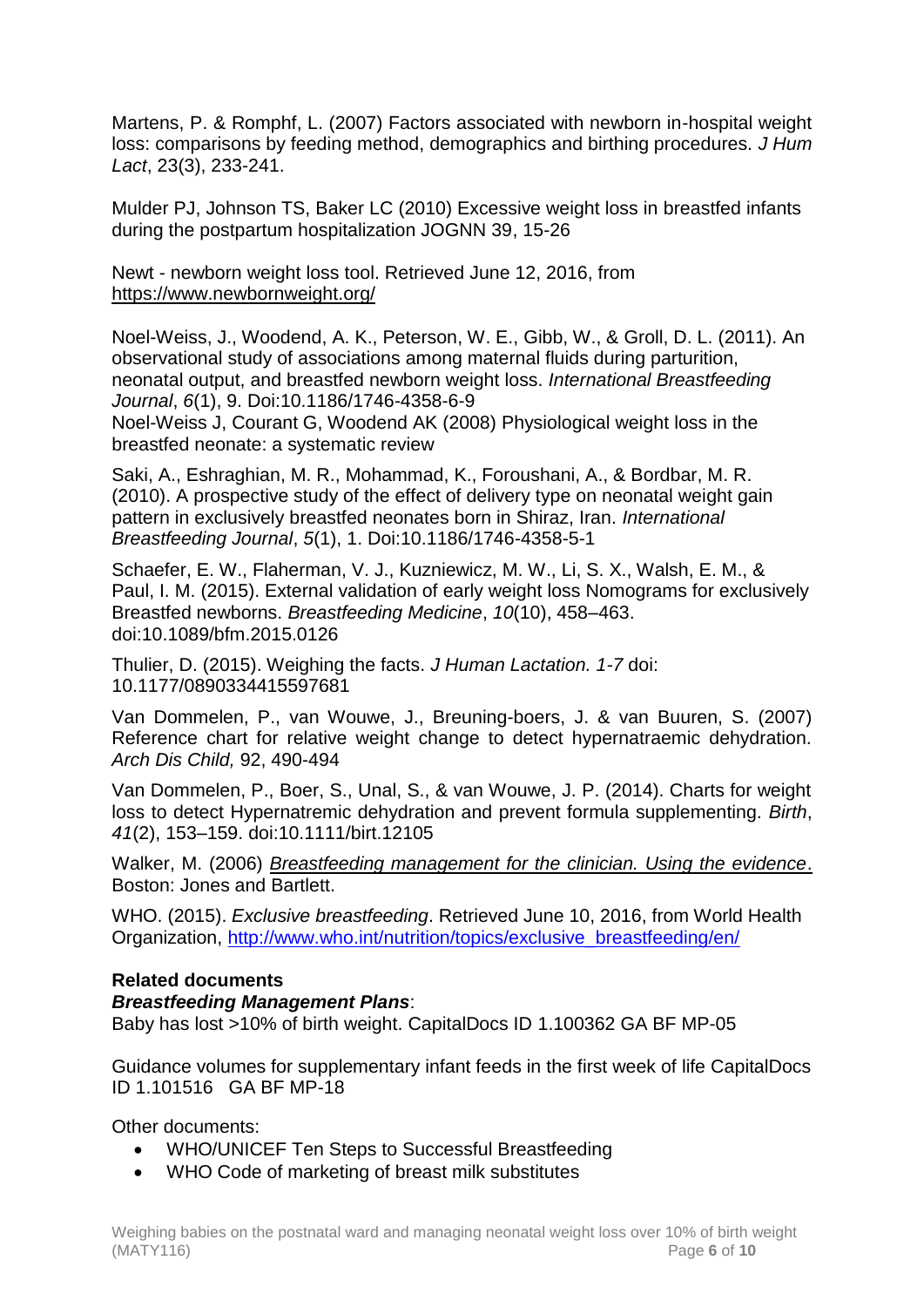#### **Informed Consent**

The right of a consumer to make an informed choice and give informed consent, including the right to refuse medical treatment, is enshrined in law and in the Code of Health and Disability Consumers' Rights in New Zealand. This means that a woman can choose to decline treatment, referral to another practitioner, or transfer of clinical responsibility. If this occurs follow the process map on page 18 of the Referral Guidelines (Ministry of Health, 2012).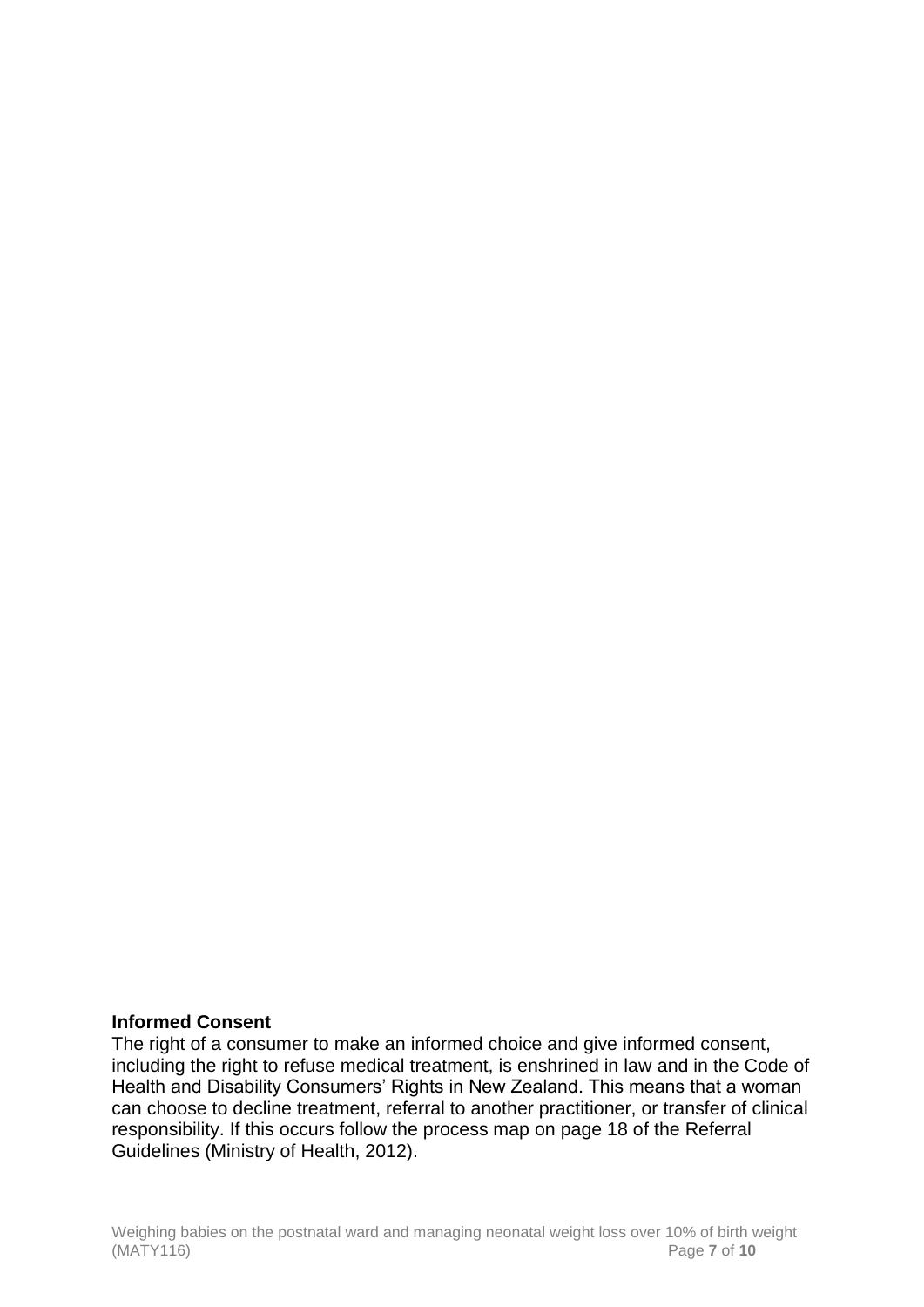# **Appendix**

Appendix 1 Flow chart baby weigh 72-96 hours of age

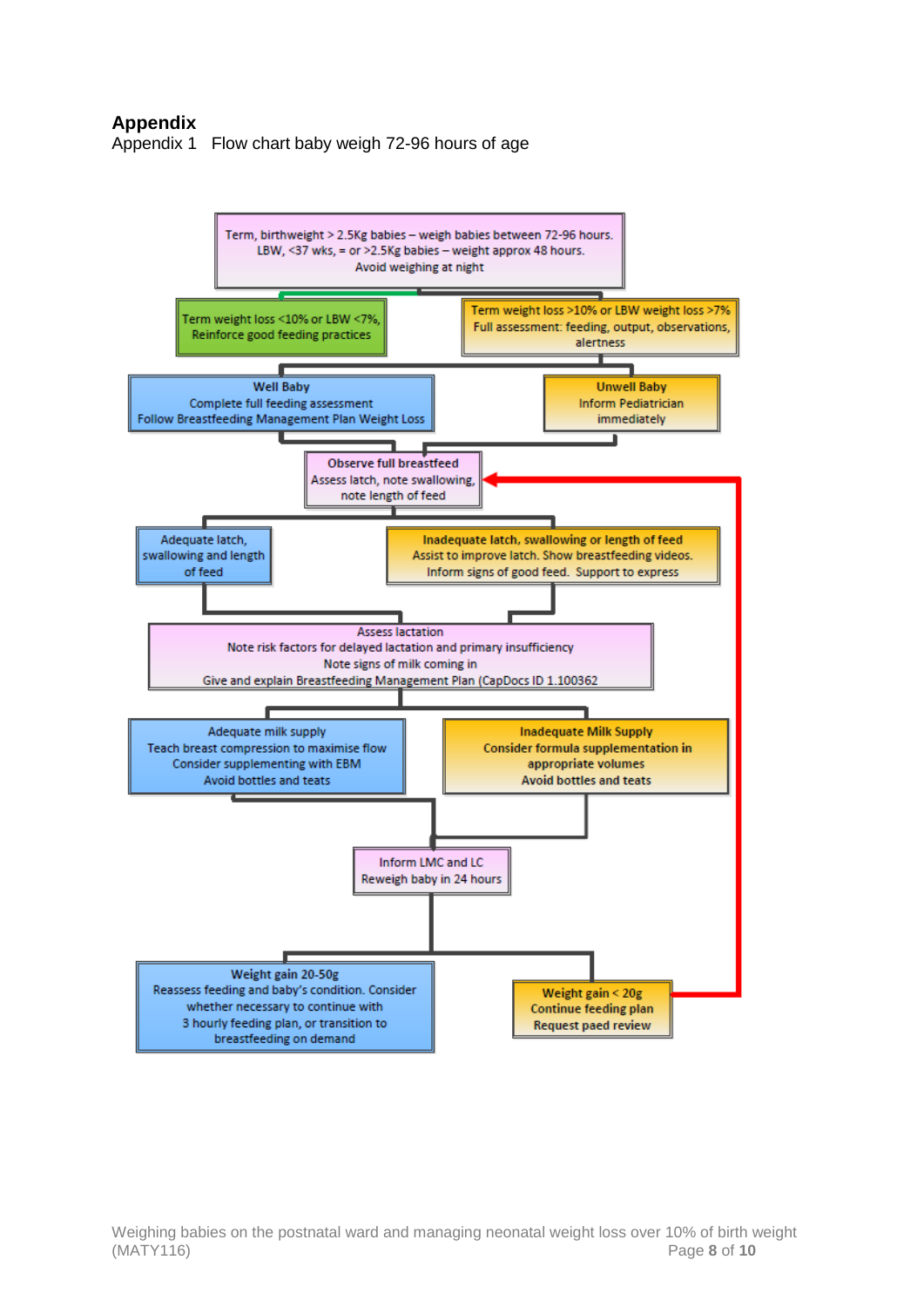# **Appendix 2: Guidance volumes for infant feeds in the first week of life**

# Guidance volumes for infant feeds in the first week of life



# **Womens Health Service**

| If there is no clinical reason for supplementation (eg. Full term healthy baby not yet latching, or maternal request for<br>formula without indication) only use a physiological amount of supplement. ALWAYS start expressing if formula is<br>given                                                                                                                                           |                      |  |              |                |                                         |                                                              |     |          |  |  |
|-------------------------------------------------------------------------------------------------------------------------------------------------------------------------------------------------------------------------------------------------------------------------------------------------------------------------------------------------------------------------------------------------|----------------------|--|--------------|----------------|-----------------------------------------|--------------------------------------------------------------|-----|----------|--|--|
| <b>Baby age in days</b>                                                                                                                                                                                                                                                                                                                                                                         |                      |  | $\mathbf{1}$ |                | 2                                       | 3                                                            |     | 4        |  |  |
|                                                                                                                                                                                                                                                                                                                                                                                                 |                      |  | $2-10$ ml    |                | 5-15 ml                                 | 15-30 ml                                                     |     | 30-60 ml |  |  |
| Academy of Breastfeeding Medicine Protocol Committee 2009                                                                                                                                                                                                                                                                                                                                       |                      |  |              |                |                                         |                                                              |     |          |  |  |
| When there is a clinical reason for supplementation (e.g. low BSL, weight loss >10%), full feed volumes are<br>based on these daily amounts. If the baby is also feeding at the breast then clinical judgement is required to<br>reduce the volume of supplements.<br>Where a clinical indication exists, a breastfeeding management plan must be in place and expressing must be<br>commenced. |                      |  |              |                |                                         |                                                              |     |          |  |  |
|                                                                                                                                                                                                                                                                                                                                                                                                 |                      |  |              |                |                                         | (Calculation: weight x ml per Kg / 8 = 3 hourly feed volume) |     |          |  |  |
|                                                                                                                                                                                                                                                                                                                                                                                                 | Baby age in<br>days  |  | $\mathbf{1}$ | 2              | 3                                       | 4                                                            | 5&6 | $7+$     |  |  |
|                                                                                                                                                                                                                                                                                                                                                                                                 | ml / $kg$ /day       |  | 40           | 55             | 70                                      | 100                                                          | 130 | 150      |  |  |
|                                                                                                                                                                                                                                                                                                                                                                                                 |                      |  |              |                | mls per 3 hourly feed (8 feeds per day) |                                                              |     |          |  |  |
|                                                                                                                                                                                                                                                                                                                                                                                                 | Baby age in<br>days  |  | $\mathbf{1}$ | $\overline{2}$ | 3                                       | 4                                                            | 5&6 | $7+$     |  |  |
|                                                                                                                                                                                                                                                                                                                                                                                                 | $2.25$ <sub>kg</sub> |  | 11           | 15             | 20                                      | 28                                                           | 37  | 42       |  |  |
|                                                                                                                                                                                                                                                                                                                                                                                                 | 2.5kg                |  | 13           | 17             | 22                                      | 31                                                           | 41  | 47       |  |  |
|                                                                                                                                                                                                                                                                                                                                                                                                 | 2.75kg               |  | 14           | 19             | 24                                      | 34                                                           | 45  | 52       |  |  |
|                                                                                                                                                                                                                                                                                                                                                                                                 | 3kg                  |  | 15           | 21             | 26                                      | 38                                                           | 49  | 56       |  |  |
|                                                                                                                                                                                                                                                                                                                                                                                                 | 3.25kg               |  | 16           | 22             | 28                                      | 41                                                           | 53  | 61       |  |  |
|                                                                                                                                                                                                                                                                                                                                                                                                 | 3.5 <sub>kg</sub>    |  | 18           | 24             | 31                                      | 44                                                           | 57  | 66       |  |  |
| Weight (Kgs)                                                                                                                                                                                                                                                                                                                                                                                    | 3.75kg               |  | 19           | 26             | 33                                      | 47                                                           | 61  | 70       |  |  |
|                                                                                                                                                                                                                                                                                                                                                                                                 | 4 <sub>kg</sub>      |  | 20           | 28             | 35                                      | 50                                                           | 65  | 75       |  |  |
|                                                                                                                                                                                                                                                                                                                                                                                                 | 4.25kg               |  | 21           | 29             | 37                                      | 53                                                           | 69  | 80       |  |  |
|                                                                                                                                                                                                                                                                                                                                                                                                 | 4.5kg                |  | 23           | 31             | 39                                      | 56                                                           | 73  | 84       |  |  |
|                                                                                                                                                                                                                                                                                                                                                                                                 | 4.75kg               |  | 24           | 33             | 42                                      | 59                                                           | 77  | 89       |  |  |
|                                                                                                                                                                                                                                                                                                                                                                                                 | 5kg                  |  | 25           | 34             | 44                                      | 63                                                           | 81  | 94       |  |  |
|                                                                                                                                                                                                                                                                                                                                                                                                 | 5.25kg               |  | 26           | 36             | 46                                      | 66                                                           | 85  | 98       |  |  |
|                                                                                                                                                                                                                                                                                                                                                                                                 | 5.5kg                |  | 28           | 25             | 48                                      | 69                                                           | 89  | 103      |  |  |